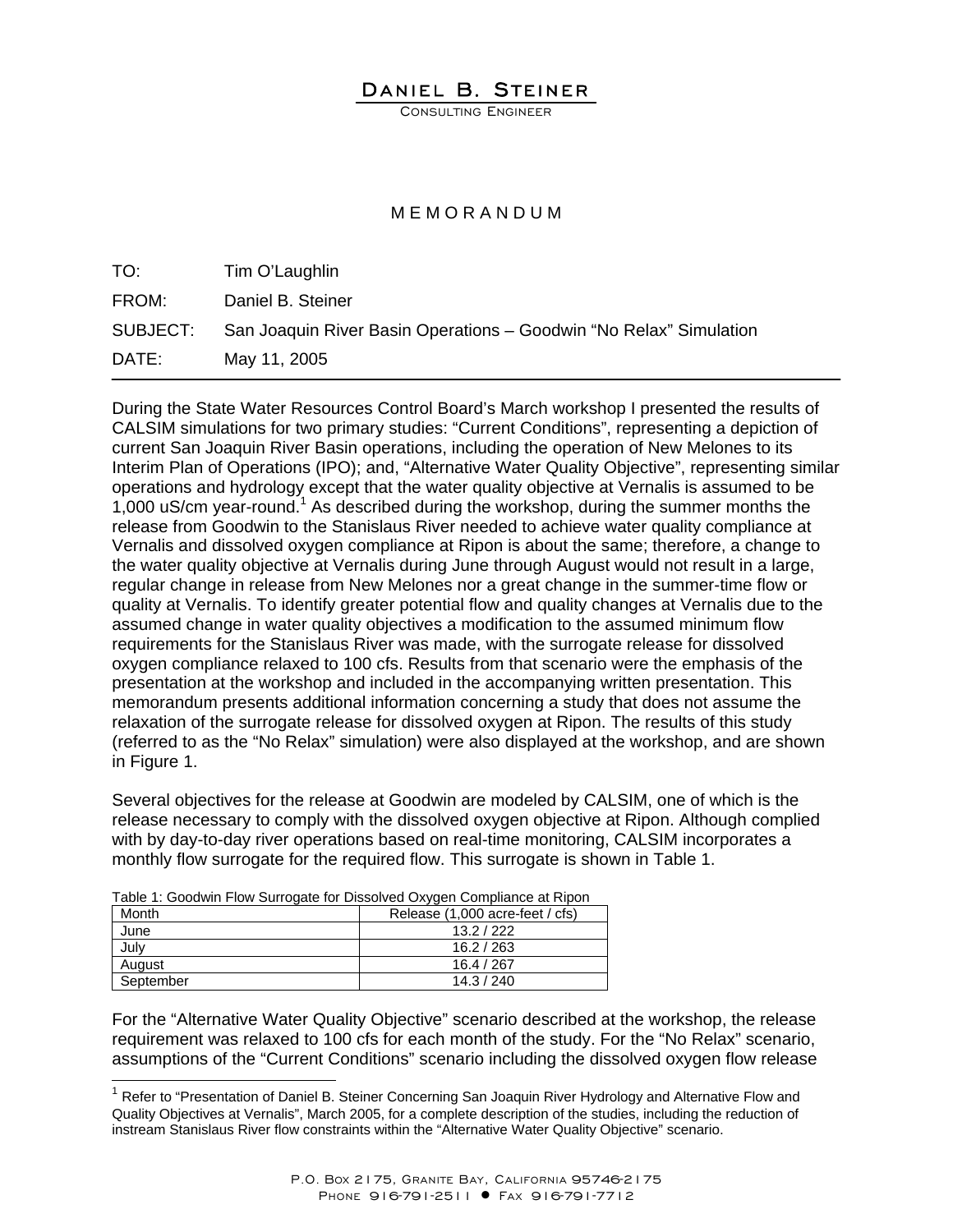Tim O'Laughlin May 11, 2005 Page 2

surrogate remained the same, and only the alternative water quality objective at Vernalis (1,000 uS/cm year-round) is changed.

In Figure 1 the results of the No Relax scenario are contrast against the results of the Alternative Water Quality Objective scenario. The results illustrate the average change (compared to Current Conditions) in Vernalis flow, by year type, anticipated with the assumed change in water quality objective at Vernalis. The results are shown for the each month of the year and the non-pulse periods of April and May. With no relaxation of the current Stanislaus River operational objectives (e.g., dissolved oxygen at Ripon), CALSIM projects little flow difference at Vernalis during the months June through September if the water quality objective at Vernalis is modified as assumed.